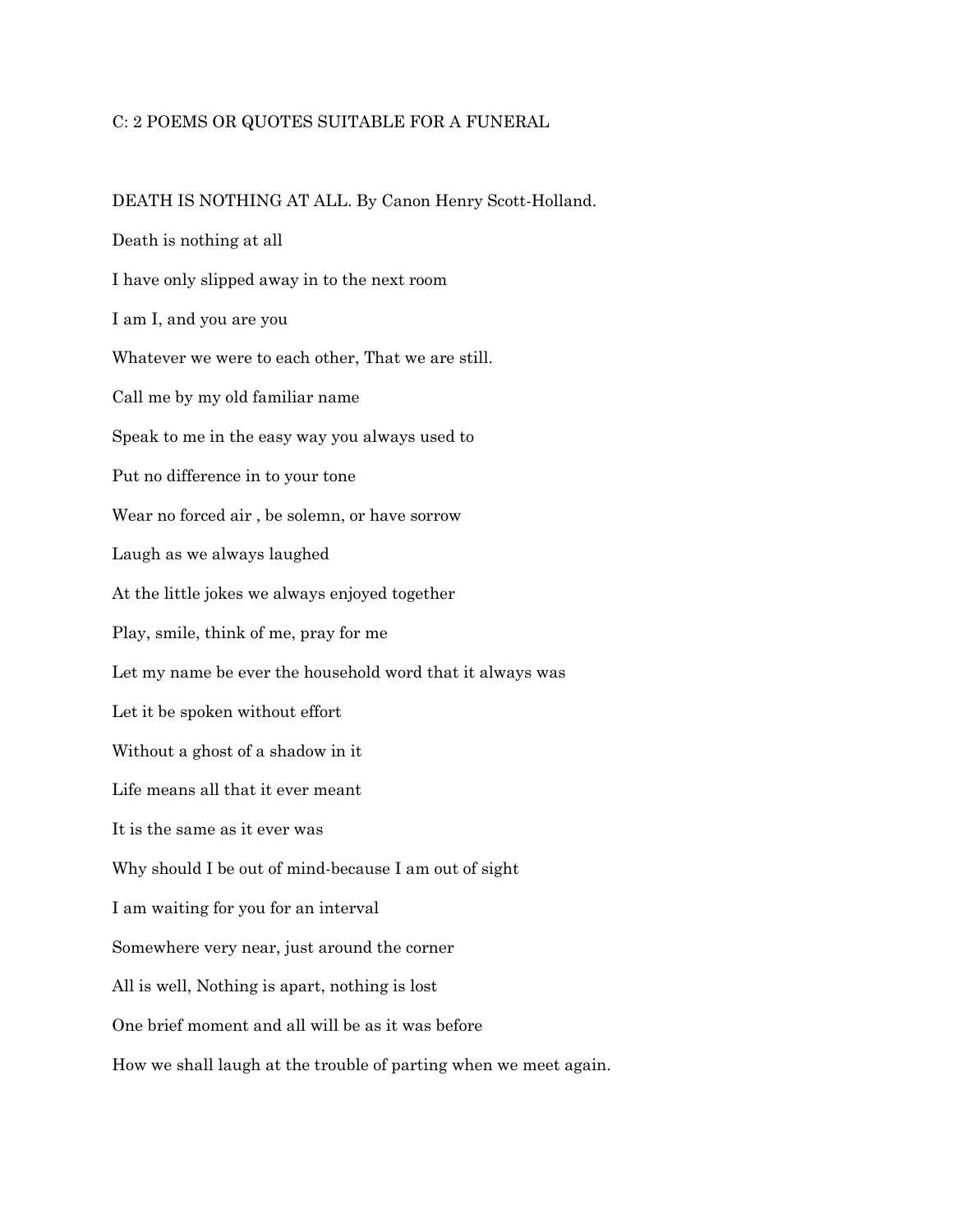A SILENT TEAR\*\*\* Gaynor Llewellyn Just close your eyes and you will see All the memories you have of me Just sit and relax and you will find I'm really still in there, inside your mind Don't cry for me now I'm gone For I am in the land of song There is no pain, there is no fear So dry away that silent tear Don't think of me in the dark and cold For here I am, no longer old I'm in that place that's filled with love Known to you all, as "up above"

## DO NOT STAND AT MY GRAVE AND WEEP by Mary

Do not stand at my grave and weep I am not there. I do not sleep. I am a thousand winds that blow. I am the diamond glint on the snow. I am the sunlight on ripened grain. I am the gentle autumn's rain. Whenever you awaken in the morning's hush. I am the swift uplifting rush Of quiet birds encircled flight. I am the soft stars that shine at night.

Do not stand at my grave and cry.